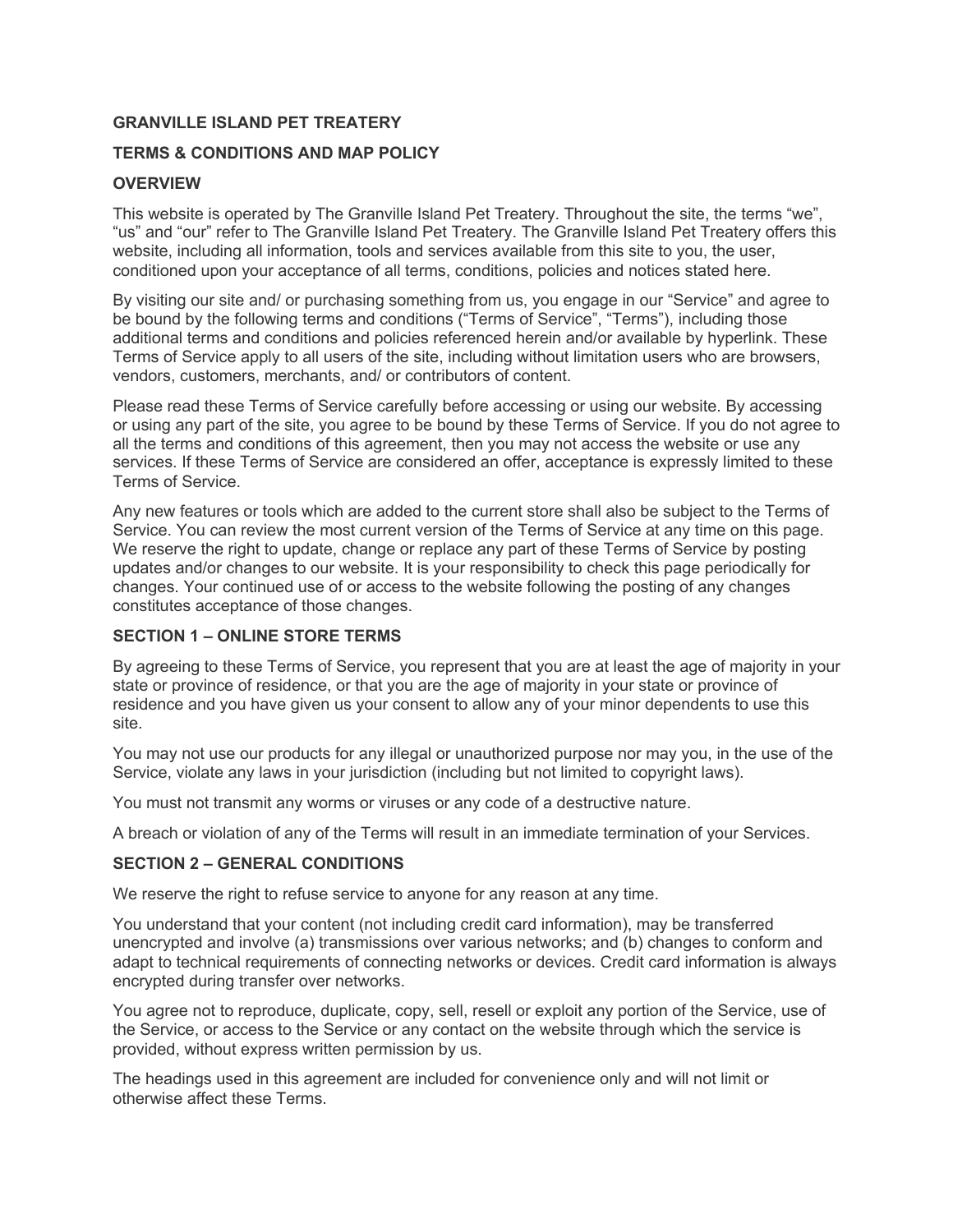## **SECTION 3 – ACCURACY, COMPLETENESS AND TIMELINESS OF INFORMATION**

We are not responsible if information made available on this site is not accurate, complete or current. The material on this site is provided for general information only and should not be relied upon or used as the sole basis for making decisions without consulting primary, more accurate, more complete or more timely sources of information. Any reliance on the material on this site is at your own risk.

This site may contain certain historical information. Historical information, necessarily, is not current and is provided for your reference only. We reserve the right to modify the contents of this site at any time, but we have no obligation to update any information on our site. You agree that it is your responsibility to monitor changes to our site.

### **SECTION 4 – MODIFICATIONS TO THE SERVICE AND PRICES**

Prices for our products are subject to change without notice.

We reserve the right at any time to modify or discontinue the Service (or any part or content thereof) without notice at any time.

We shall not be liable to you or to any third-party for any modification, price change, suspension or discontinuance of the Service.

## **SECTION 5 – PRODUCTS OR SERVICES (if applicable)**

Certain products or services may be available exclusively online through the website. These products or services may have limited quantities and are subject to return or exchange only according to our Return Policy.

We have made every effort to display as accurately as possible the colors and images of our products that appear at the store. We cannot guarantee that your computer monitor's display of any color will be accurate.

We reserve the right, but are not obligated, to limit the sales of our products or Services to any person, geographic region or jurisdiction. We may exercise this right on a case-by-case basis. We reserve the right to limit the quantities of any products or services that we offer. All descriptions of products or product pricing are subject to change at anytime without notice, at the sole discretion of us. We reserve the right to discontinue any product at any time. Any offer for any product or service made on this site is void where prohibited.

We do not warrant that the quality of any products, services, information, or other material purchased or obtained by you will meet your expectations, or that any errors in the Service will be corrected.

### **SECTION 6 – ACCURACY OF BILLING AND ACCOUNT INFORMATION**

We reserve the right to refuse any order you place with us. We may, in our sole discretion, limit or cancel quantities purchased per person, per household or per order. These restrictions may include orders placed by or under the same customer account, the same credit card, and/or orders that use the same billing and/or shipping address. In the event that we make a change to or cancel an order, we may attempt to notify you by contacting the e-mail and/or billing address/phone number provided at the time the order was made. We reserve the right to limit or prohibit orders that, in our sole judgment, appear to be placed by dealers, resellers or distributors.

You agree to provide current, complete and accurate purchase and account information for all purchases made at our store. You agree to promptly update your account and other information, including your email address and credit card numbers and expiration dates, so that we can complete your transactions and contact you as needed.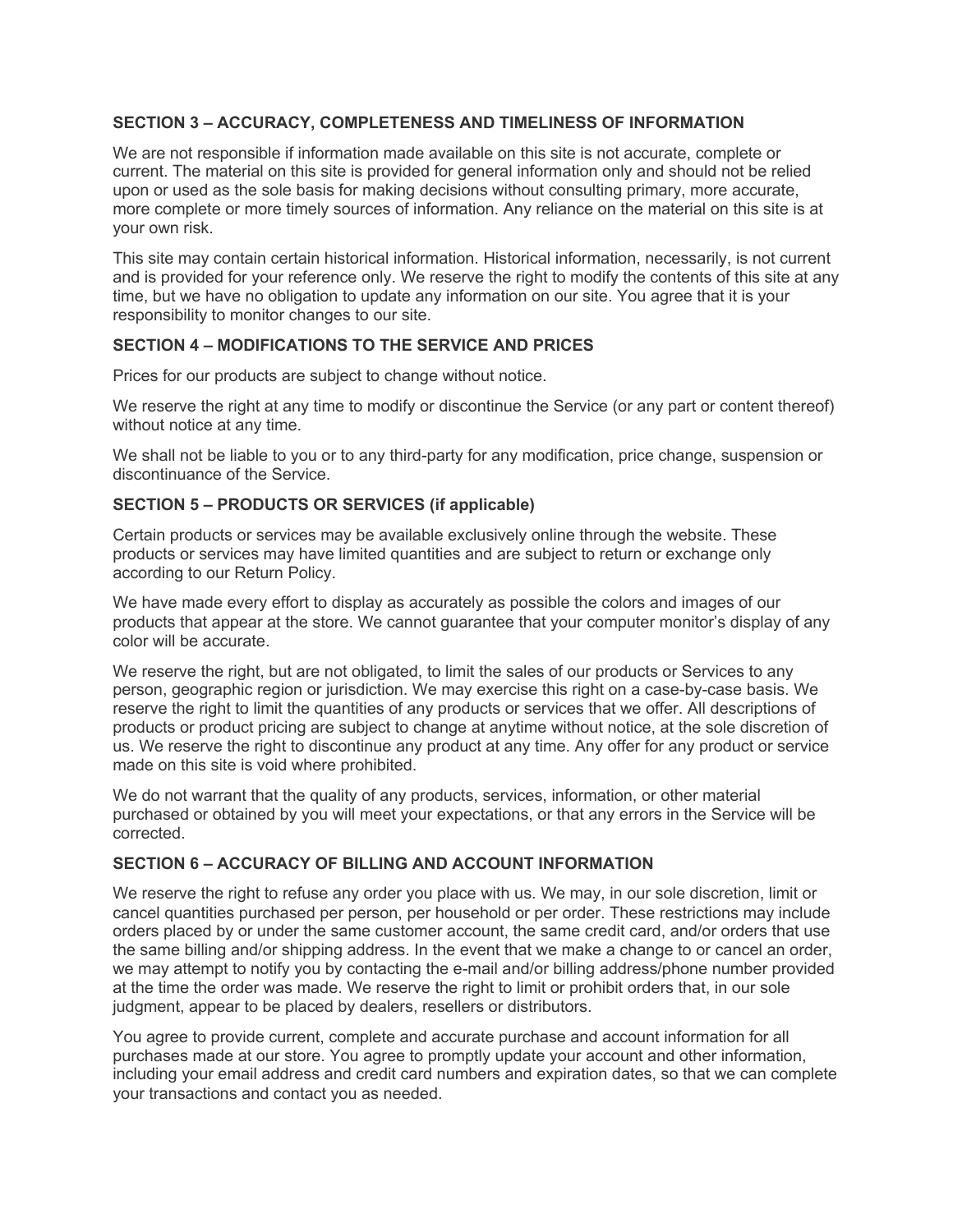For more detail, please review our Returns Policy.

## **SECTION 7 – OPTIONAL TOOLS**

We may provide you with access to third-party tools over which we neither monitor nor have any control nor input.

You acknowledge and agree that we provide access to such tools "as is" and "as available" without any warranties, representations or conditions of any kind and without any endorsement. We shall have no liability whatsoever arising from or relating to your use of optional third-party tools.

Any use by you of optional tools offered through the site is entirely at your own risk and discretion and you should ensure that you are familiar with and approve of the terms on which tools are provided by the relevant third-party provider(s).

We may also, in the future, offer new services and/or features through the website (including, the release of new tools and resources). Such new features and/or services shall also be subject to these Terms of Service.

### **SECTION 8 – THIRD-PARTY LINKS**

Certain content, products and services available via our Service may include materials from thirdparties.

Third-party links on this site may direct you to third-party websites that are not affiliated with us. We are not responsible for examining or evaluating the content or accuracy and we do not warrant and will not have any liability or responsibility for any third-party materials or websites, or for any other materials, products, or services of third-parties.

We are not liable for any harm or damages related to the purchase or use of goods, services, resources, content, or any other transactions made in connection with any third-party websites. Please review carefully the third-party's policies and practices and make sure you understand them before you engage in any transaction. Complaints, claims, concerns, or questions regarding thirdparty products should be directed to the third-party.

### **SECTION 9 – USER COMMENTS, FEEDBACK AND OTHER SUBMISSIONS**

If, at our request, you send certain specific submissions (for example contest entries) or without a request from us you send creative ideas, suggestions, proposals, plans, or other materials, whether online, by email, by postal mail, or otherwise (collectively, 'comments'), you agree that we may, at any time, without restriction, edit, copy, publish, distribute, translate and otherwise use in any medium any comments that you forward to us. We are and shall be under no obligation (1) to maintain any comments in confidence; (2) to pay compensation for any comments; or (3) to respond to any comments.

We may, but have no obligation to, monitor, edit or remove content that we determine in our sole discretion are unlawful, offensive, threatening, libelous, defamatory, pornographic, obscene or otherwise objectionable or violates any party's intellectual property or these Terms of Service.

You agree that your comments will not violate any right of any third-party, including copyright, trademark, privacy, personality or other personal or proprietary right. You further agree that your comments will not contain libelous or otherwise unlawful, abusive or obscene material, or contain any computer virus or other malware that could in any way affect the operation of the Service or any related website. You may not use a false e-mail address, pretend to be someone other than yourself, or otherwise mislead us or third-parties as to the origin of any comments. You are solely responsible for any comments you make and their accuracy. We take no responsibility and assume no liability for any comments posted by you or any third-party.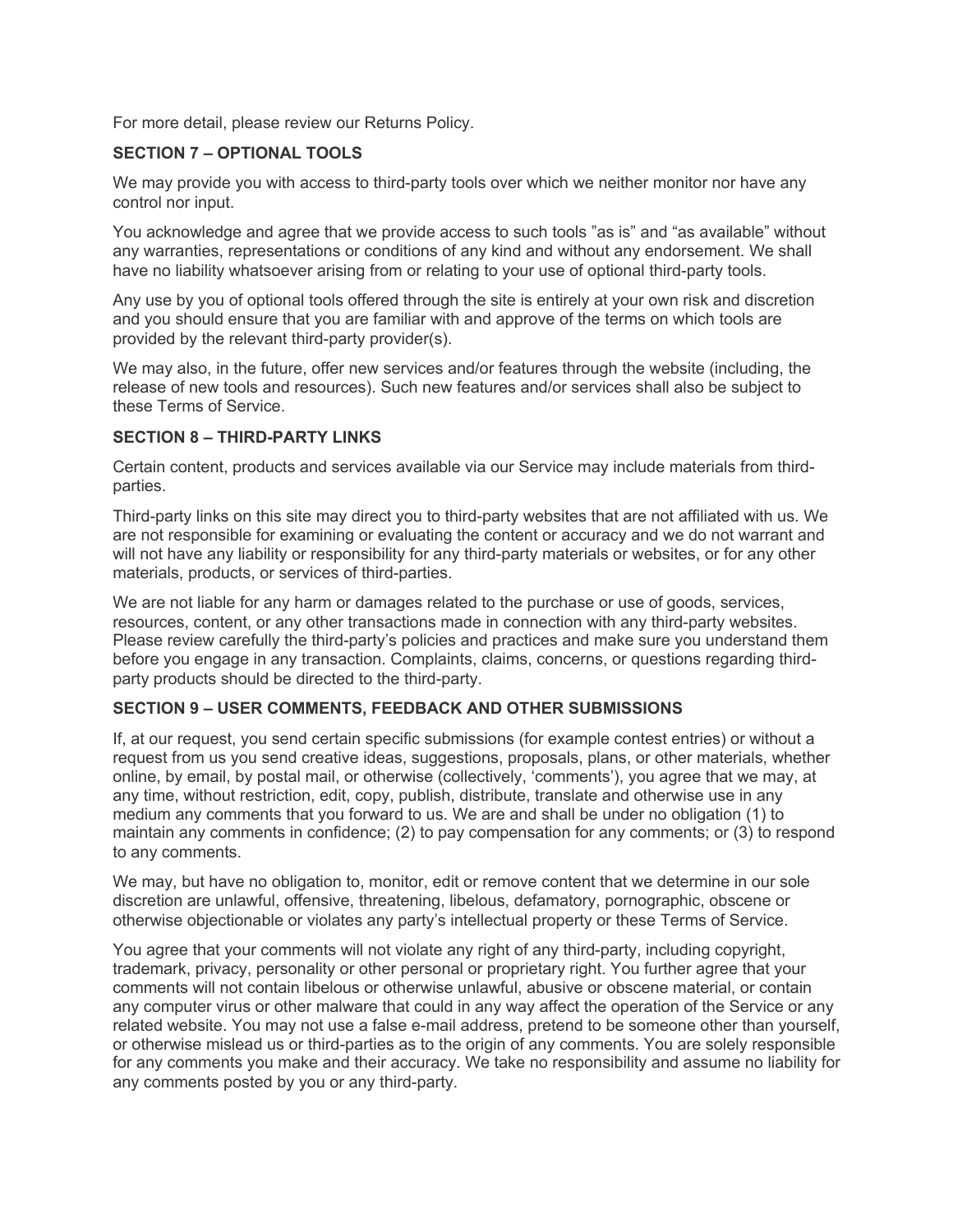## **SECTION 10 – PERSONAL INFORMATION**

Your submission of personal information through the store is governed by our Privacy Policy. To view our Privacy Policy.

## **SECTION 11 – ERRORS, INACCURACIES AND OMISSIONS**

Occasionally there may be information on our site or in the Service that contains typographical errors, inaccuracies or omissions that may relate to product descriptions, pricing, promotions, offers, product shipping charges, transit times and availability. We reserve the right to correct any errors, inaccuracies or omissions, and to change or update information or cancel orders if any information in the Service or on any related website is inaccurate at any time without prior notice (including after you have submitted your order).

We undertake no obligation to update, amend or clarify information in the Service or on any related website, including without limitation, pricing information, except as required by law. No specified update or refresh date applied in the Service or on any related website, should be taken to indicate that all information in the Service or on any related website has been modified or updated.

## **SECTION 12 – PROHIBITED USES**

In addition to other prohibitions as set forth in the Terms of Service, you are prohibited from using the site or its content: (a) for any unlawful purpose; (b) to solicit others to perform or participate in any unlawful acts; (c) to violate any international, federal, provincial or state regulations, rules, laws, or local ordinances; (d) to infringe upon or violate our intellectual property rights or the intellectual property rights of others; (e) to harass, abuse, insult, harm, defame, slander, disparage, intimidate, or discriminate based on gender, sexual orientation, religion, ethnicity, race, age, national origin, or disability; (f) to submit false or misleading information; (g) to upload or transmit viruses or any other type of malicious code that will or may be used in any way that will affect the functionality or operation of the Service or of any related website, other websites, or the Internet; (h) to collect or track the personal information of others; (i) to spam, phish, pharm, pretext, spider, crawl, or scrape; (j) for any obscene or immoral purpose; or (k) to interfere with or circumvent the security features of the Service or any related website, other websites, or the Internet. We reserve the right to terminate your use of the Service or any related website for violating any of the prohibited uses.

### **SECTION 13 – DISCLAIMER OF WARRANTIES; LIMITATION OF LIABILITY**

We do not guarantee, represent or warrant that your use of our service will be uninterrupted, timely, secure or error-free.

We do not warrant that the results that may be obtained from the use of the service will be accurate or reliable.

You agree that from time to time we may remove the service for indefinite periods of time or cancel the service at any time, without notice to you.

You expressly agree that your use of, or inability to use, the service is at your sole risk. The service and all products and services delivered to you through the service are (except as expressly stated by us) provided 'as is' and 'as available' for your use, without any representation, warranties or conditions of any kind, either express or implied, including all implied warranties or conditions of merchantability, merchantable quality, fitness for a particular purpose, durability, title, and noninfringement.

In no case shall The Granville Island Pet Treatery, our directors, officers, employees, affiliates, agents, contractors, interns, suppliers, service providers or licensors be liable for any injury, loss, claim, or any direct, indirect, incidental, punitive, special, or consequential damages of any kind, including, without limitation lost profits, lost revenue, lost savings, loss of data, replacement costs, or any similar damages, whether based in contract, tort (including negligence), strict liability or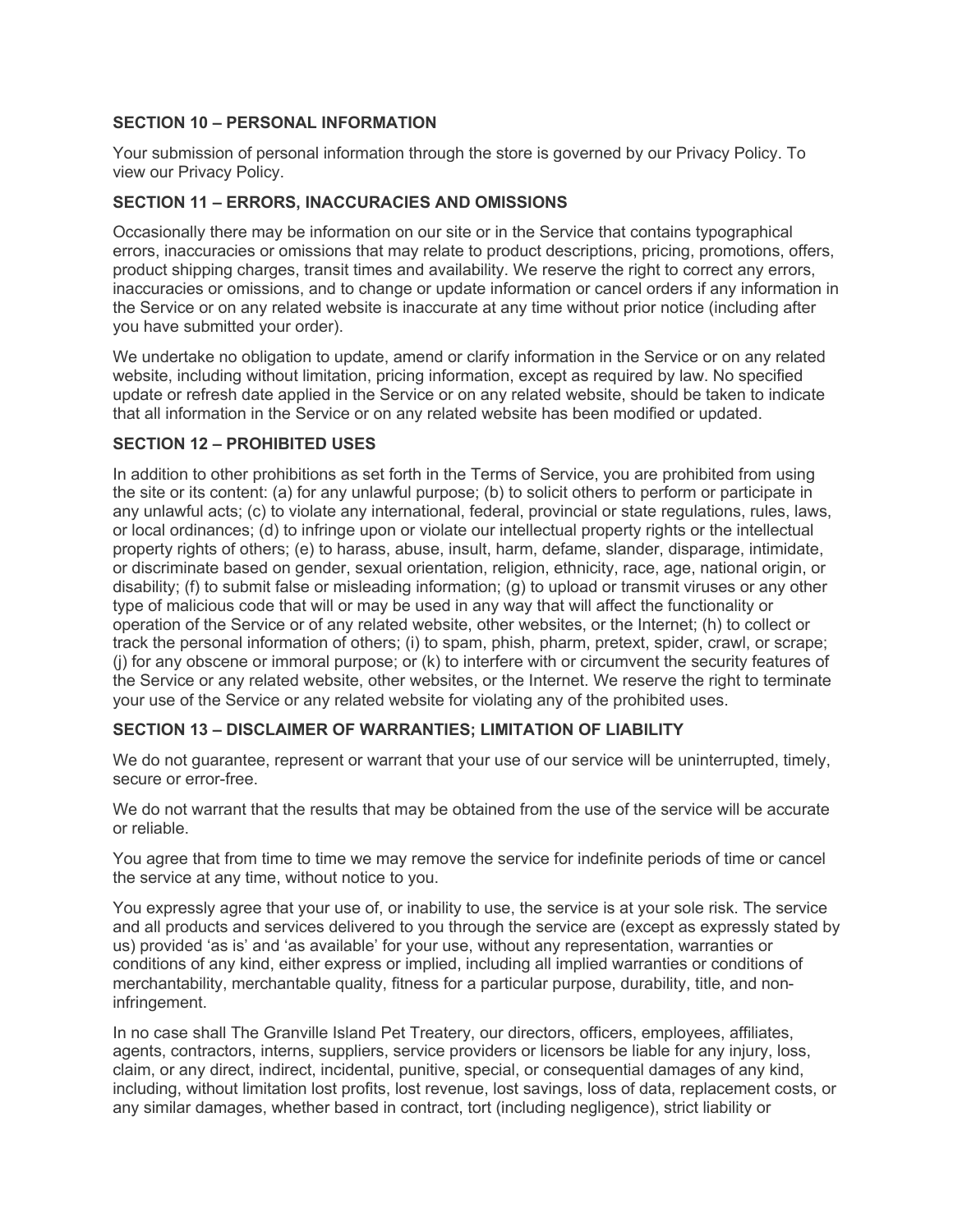otherwise, arising from your use of any of the service or any products procured using the service, or for any other claim related in any way to your use of the service or any product, including, but not limited to, any errors or omissions in any content, or any loss or damage of any kind incurred as a result of the use of the service or any content (or product) posted, transmitted, or otherwise made available via the service, even if advised of their possibility. Because some states or jurisdictions do not allow the exclusion or the limitation of liability for consequential or incidental damages, in such states or jurisdictions, our liability shall be limited to the maximum extent permitted by law.

# **SECTION 14 – INDEMNIFICATION**

You agree to indemnify, defend and hold harmless The Granville Island Pet Treatery and our parent, subsidiaries, affiliates, partners, officers, directors, agents, contractors, licensors, service providers, subcontractors, suppliers, interns and employees, harmless from any claim or demand, including reasonable attorneys' fees, made by any third-party due to or arising out of your breach of these Terms of Service or the documents they incorporate by reference, or your violation of any law or the rights of a third-party.

## **SECTION 15 – SEVERABILITY**

In the event that any provision of these Terms of Service is determined to be unlawful, void or unenforceable, such provision shall nonetheless be enforceable to the fullest extent permitted by applicable law, and the unenforceable portion shall be deemed to be severed from these Terms of Service, such determination shall not affect the validity and enforceability of any other remaining provisions.

## **SECTION 16 – TERMINATION**

The obligations and liabilities of the parties incurred prior to the termination date shall survive the termination of this agreement for all purposes.

These Terms of Service are effective unless and until terminated by either you or us. You may terminate these Terms of Service at any time by notifying us that you no longer wish to use our Services, or when you cease using our site.

If in our sole judgment you fail, or we suspect that you have failed, to comply with any term or provision of these Terms of Service, we also may terminate this agreement at any time without notice and you will remain liable for all amounts due up to and including the date of termination; and/or accordingly may deny you access to our Services (or any part thereof).

### **SECTION 17 – ENTIRE AGREEMENT**

The failure of us to exercise or enforce any right or provision of these Terms of Service shall not constitute a waiver of such right or provision.

These Terms of Service and any policies or operating rules posted by us on this site or in respect to The Service constitutes the entire agreement and understanding between you and us and govern your use of the Service, superseding any prior or contemporaneous agreements, communications and proposals, whether oral or written, between you and us (including, but not limited to, any prior versions of the Terms of Service).

Any ambiguities in the interpretation of these Terms of Service shall not be construed against the drafting party.

# **SECTION 18 – GOVERNING LAW**

These Terms of Service and any separate agreements whereby we provide you Services shall be governed by and construed in accordance with the laws of 1496 Cartwright Street, Vancouver, BC V6H 3Y5, Canada.